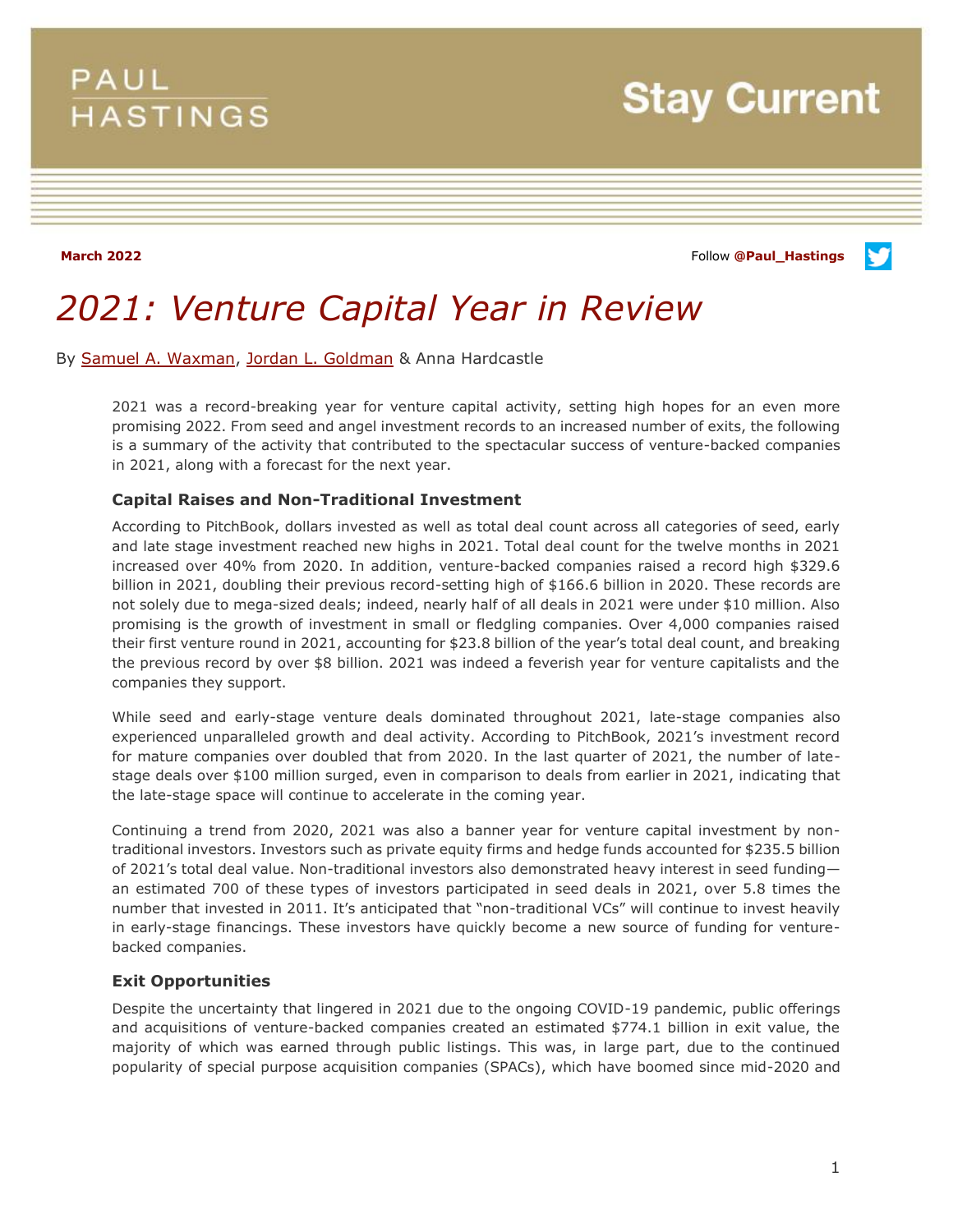reached a new high in 2021. Over 600 SPAC listings closed in 2021, according to NASDAQ. Although the popularity and expected returns of de-SPAC transactions have waned since their 2020 height, these transactions remain a popular potential liquidity event for many venture-backed companies and their investors.

The foregoing success is even more impressive when viewed in light of the many challenges investors and entrepreneurs faced in 2021. At a time when most predicted that the pandemic would have run its course by early Q1, COVID-19 continued to present challenges, including unexpected variants and those that come with investing and interacting with companies in a virtual world. Nevertheless, the industry persisted, as seen by the records set in number of financings, dollars invested and liquidity events consummated.

#### **Looking Forward to 2022**

At the end of 2021, the National Venture Capital Association (NVCA) continued its lobbying efforts related to proposed federal legislation, which will hopefully positively impact the startup space. These efforts include working with legislators on proposals for amendments to antitrust regulations, clean energy tax credit proposals, and programs for billions of dollars in research grants. Whether or not these policies are enacted could set the tone for the success of venture-backed companies and their investors in the months and years to come.

As we enter the third year of the COVID-19 pandemic, trends in the venture investment space continue to evolve. One result of the pandemic was the spread of capital and activity geographically. Miami quickly became a relocation hub for venture capitalists and entrepreneurs alike, and the number of annual financings in that city doubled in 2021. Other cities, including Austin, Phoenix, and Philadelphia, are emerging as up and coming locations for venture activity and are expected to continue to grow in 2022. Nonetheless, the usual locations, like the Bay Area, Los Angeles, Boston, and New York, see the majority of deal count and these cities are likely to continue to be home to the majority of venture deal flow. However, the spread of deal activity across the country may result in the funding of new and exciting companies that might not otherwise attract investors from the traditional venture hubs.

Public listing activity is expected to continue its boom well into 2022 and serve as a lead source of liquidity for entrepreneurs and investors alike. In addition, non-traditional investment is predicted to spike this year given the positive performance of venture portfolios and the upward trend from last year. Players in the ecosystem are also optimistic about significant growth in the biotech and life sciences industries.

Despite immense growth in the venture space in 2021, the beginning of 2022 brought public market volatility that suggested a market correction. However, venture capital investors and entrepreneurs are guardedly optimistic for 2022, which will hopefully bring continued growth and record-setting highs for venture-backed companies and their backers.

 $\Leftrightarrow$   $\Leftrightarrow$   $\Leftrightarrow$